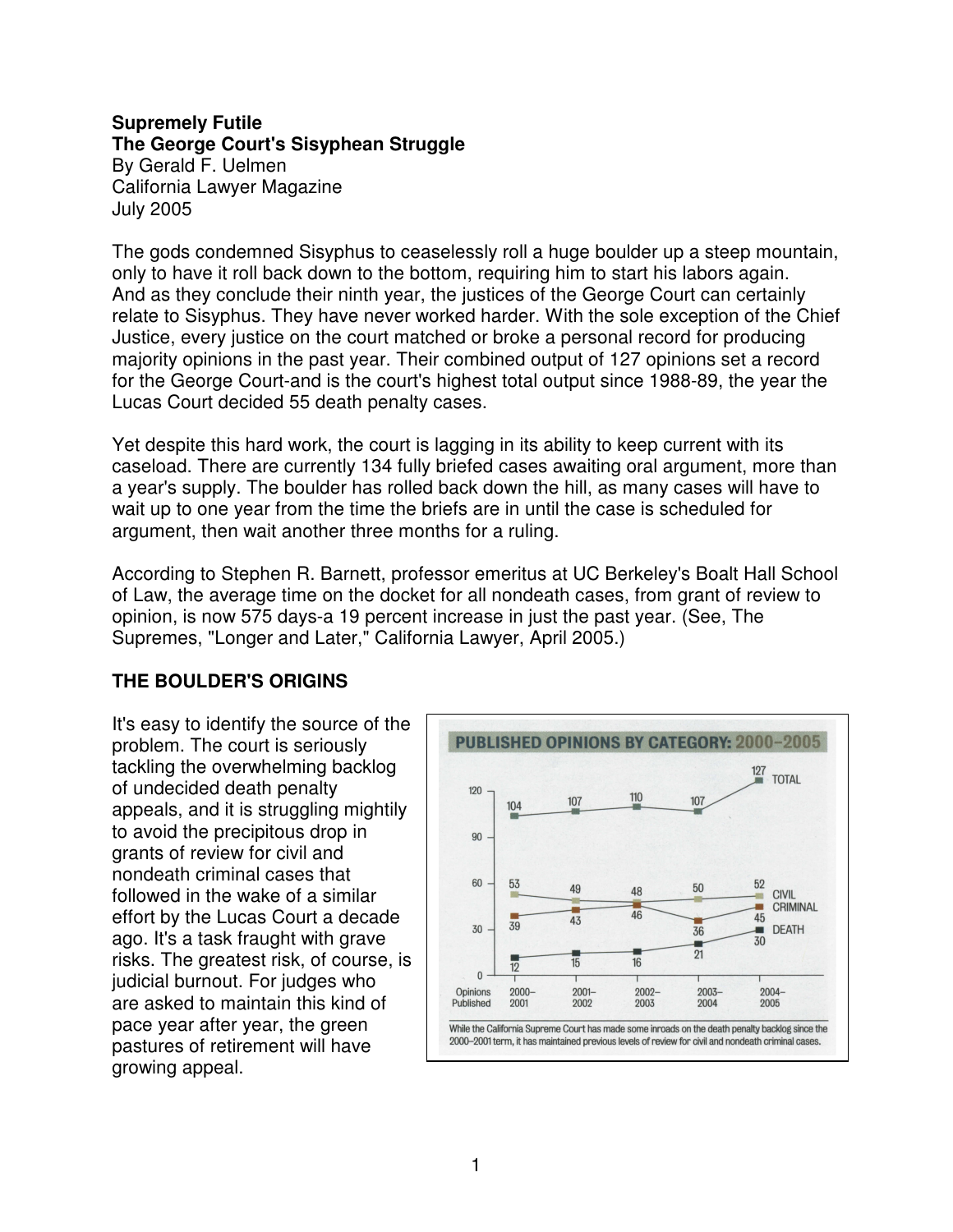There is also a risk of compromising the court's ability to quickly respond to the recurring crises of confusion that engulf our judicial system with increasing frequency. The confusion in the wake of the U.S. Supreme Court opinion in *Blakely v. Washington* (124 S. Ct. 2531 (2004)), provides a case in point. In sharp contrast with the U.S. Supreme Court, which responded within six months to resolve the federal crisis with a ruling in *United States v. Booker* (125 S. Ct. 738 (2005)), it was well over a year before the California Supreme Court could hear and decide *People v. Towne* (No. S125677) and *People v. Black* (No. S126182). Meanwhile, thousands of cases in the California courts languished as the opinions of the courts of appeal came out on both sides of nearly every issue, simply adding to the confusion.

The supreme court granted review but deferred ruling in 53 cases pending the rulings in *Black* and *Towne*. And in another 235 cases, the court denied review without prejudice to permit renewed consideration after *Black* and *Towne* are decided. It is unlikely these two cases will resolve all the questions about California's determinate-sentencing law posed by *Blakely*. And one can fairly ask why it takes the California Supreme Court twice as long to respond to a crisis than it takes the Supreme Court of the United States.

## **THE FULL HANDS OF JUSTICE**

The explanation certainly is not that the justices of the California Supreme Court are lazy. The court has been deciding an average of about 100 cases a year, in contrast to the current U.S. Supreme Court docket of about 80 cases. The 127 cases produced this year represent 60 percent more decisions than the U.S. Supreme Court, with 22 percent fewer justices to do the work.

Also, to some extent, the workload of the California Supreme Court is dictated by a dysfunctional intermediate appellate structure. The U.S. Supreme Court must resolve conflicts arising among 13 intermediate appellate courts-including the D.C. and federal circuits. The California Supreme Court must resolve conflicts that arise among 19 fully independent intermediate appellate courts, which are not required to follow each other's precedents. Every division of the First, Second, and Fourth appellate districts regards itself as a fully independent court. Our supreme court's docket is increasingly filled with cases of statutory construction of little consequence but for the confusion rendered by conflicting appellate decisions.

Another significant cause of docket delay is the requirement of the California Constitution that justices of both the supreme court and the courts of appeal must issue their decisions within 90 days after a case is submitted, or have their salaries suspended. As a result, cases are not even put on the calendar for oral argument until a decision has virtually been reached. By contrast, the justices of the U.S. Supreme Court usually do not even discuss a case with one another until the oral argument takes place. In California, often the longest delays are inflicted on the cases that are the most difficult and contentious, where the preparation of the tentative ruling requires numerous drafts. One might think that this just shifts the delays to occur before oral argument rather than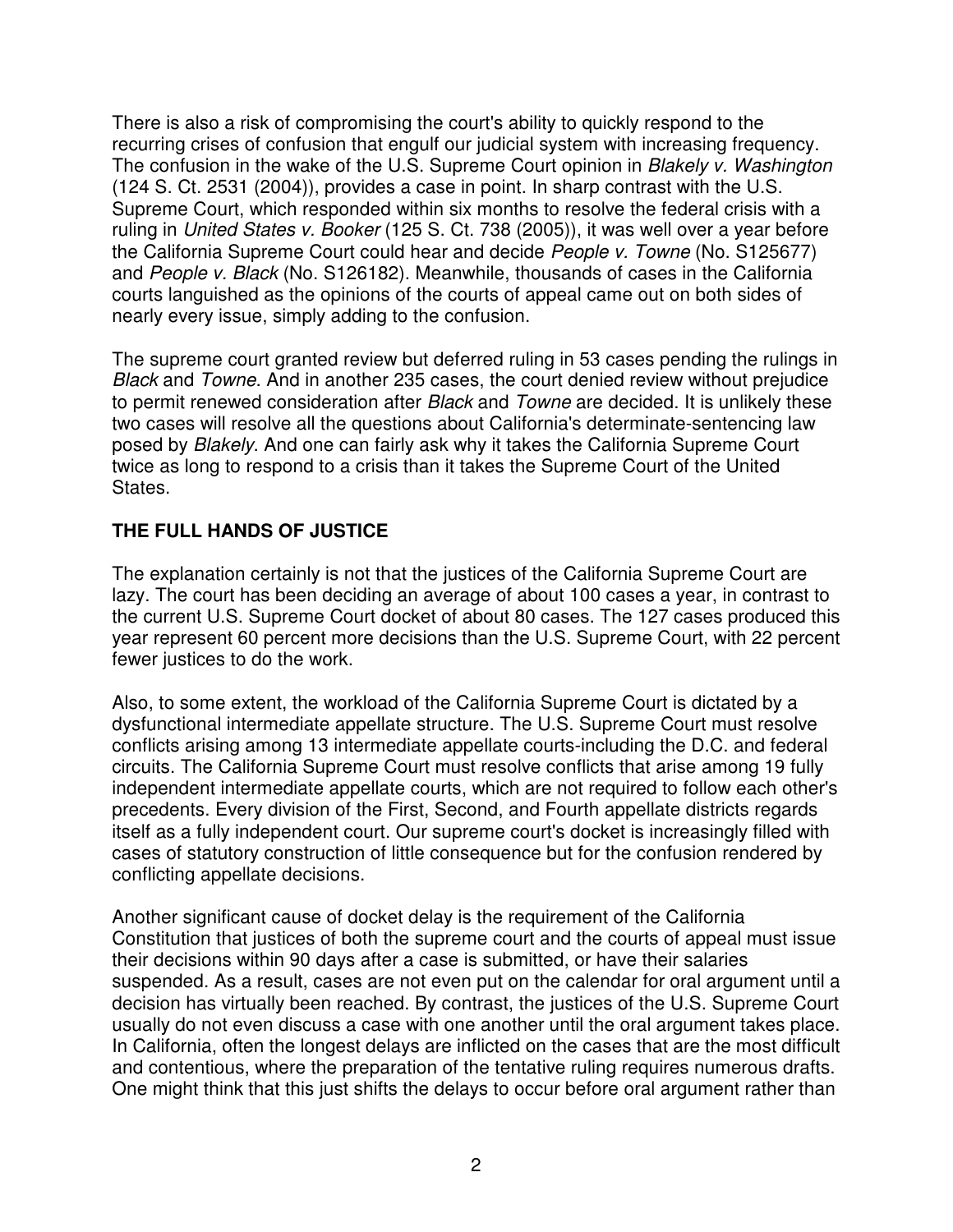after, but in reality it spreads the contentious jockeying to produce a majority opinion over a longer period of time. Occasionally, the tentative opinion cannot muster a majority, so the case must be reassigned to another justice. In the U.S. Supreme Court, the opinion writing is not assigned until the majority has been defined.

Finally, we have that enormous death penalty backlog in California, which operates as a constant drag on the docket. Every death penalty judgment in the state goes directly to the California Supreme Court, where it will be reviewed twice: once on direct appeal, and still another time on petition for state habeas corpus. The Lucas Court's effort to combine the two hearings was a disastrous failure. We currently have 646 inmates on death row, and 450 of them have yet to have their direct appeals decided. The supreme court has been making a concerted effort to move the death cases, increasing their average of 14 cases a year up to 30 last year. This increase may itself account for the increased delay for all the other cases on the docket. Death cases take an inordinate amount of time for opinion preparation. More than 60 of the fully briefed cases now awaiting argument are death cases-and the wait for them to be heard may be as long as two years.

# **TAKING SKIPS**

Although the queue of fully briefed cases awaiting argument is growing longer, the court is free to move cases that call for faster disposition to the front of the line. That leap recently occurred with a trio of difficult scenarios that will require the court to sort out the parental rights and responsibilities of gay couples who split up. (*K.M. v. E.G*. (No. S125643) (ovum donor in a lesbian relationship did not qualify as a parent under the Uniform Parentage Act); *Elisa Maria B. v. Superior Court* (No. S125912) (children of same-sex couples are not entitled to child support from the nonbiological parent); *Kristine Renee H. v. Lisa Ann R.* (No. S126945) (when the biological parents are known, a biological stranger may not be named as a parent by a prebirth judgment).) The cases were not fully briefed until May 11 of this year, but the court moved them to the front of the line and scheduled them for oral argument on May 24.

## **GORILLAS IN THE MIDST**

Then, of course, there's a pair of 900-pound gorillas knocking at the court's door. In *Knight v. Superior Court* (128 Cal. App. 4th 14), the Third District Court of Appeal affirmed the ruling of Sacramento Superior Court Judge Loren McMaster that California's new Domestic Partners Law (Cal. Fam. Code § 297.5) did not violate the Defense of Marriage Initiative barring recognition of same-sex marriage adopted in 2000 as Prop. 22. And in *Judicial Council Coordination Proceeding No. 4365* (March 14, 2005) San Francisco Superior Court Judge Richard Kramer issued a ruling that denying marriage licenses to gay couples violates the equal protection clause of the California Constitution.

The California Supreme Court neatly sidestepped these issues in *Lockyer v. City and County of San Francisco* (33 Cal. 4th 1055 (2004)), holding that the marriage licenses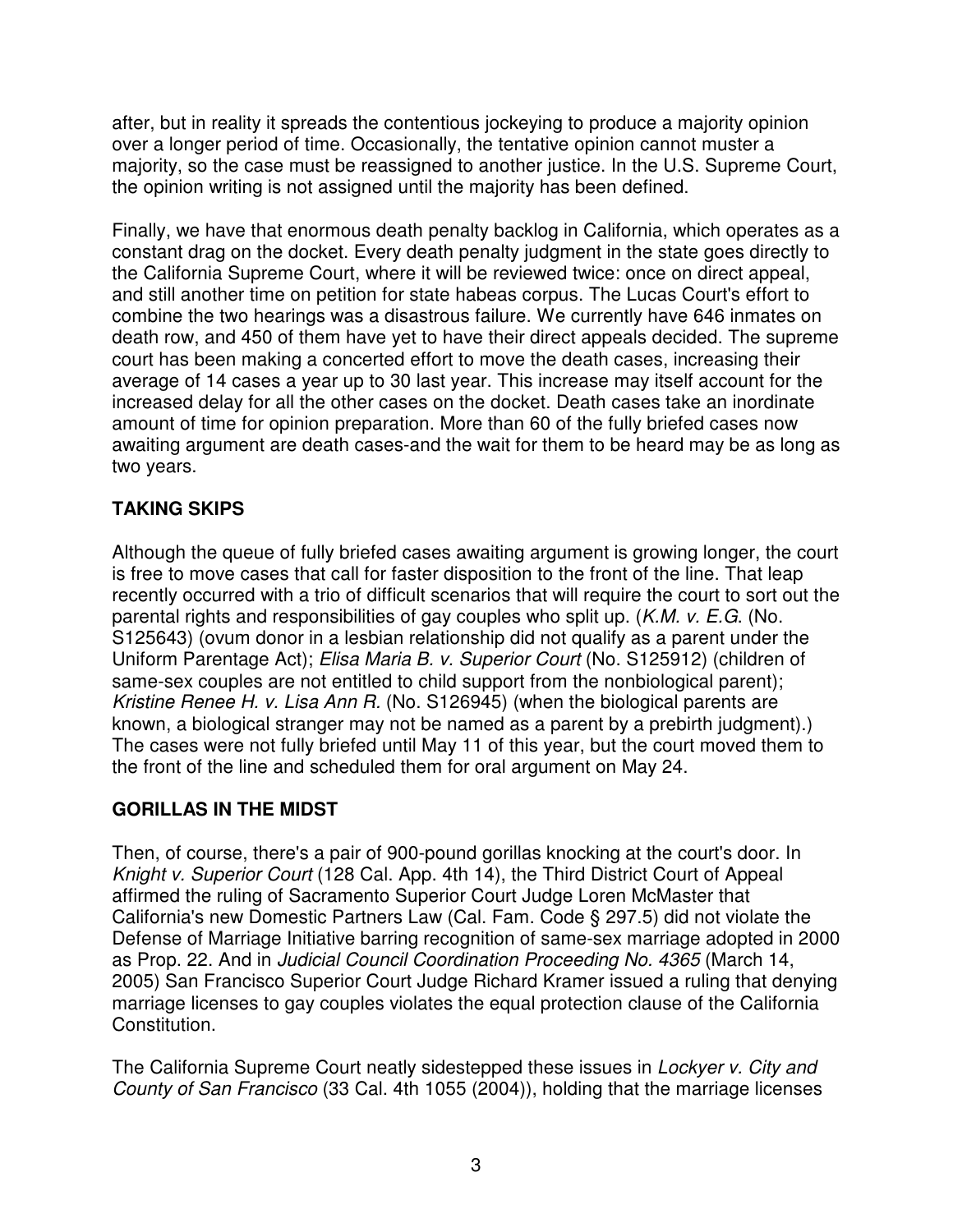issued to gay couples by San Francisco were void, but it explicitly reserved the substantive question of the constitutionality of California's statutory provisions limiting marriage to a union between a man and a woman.

The *Knight and Coordination Proceeding* cases present such closely intertwined issues that it makes good sense for the supreme court to hear them together-and quickly, rather than permit them to simmer on the back burner of the docket. The lives of thousands of California couples and children are on hold, awaiting the resolution. At the same time, these issues will in all likelihood divide the court and embroil it in controversy. Judge McMaster has already been targeted by the religious right for political retribution for his ruling in *Knight*. If Justice Brown's nomination for the U.S. Court of Appeals is approved, creating a vacancy on the state Supreme Court, Governor Schwarzenegger's first court appointment may become mired in a deeply divisive political showdown, because it could determine the ultimate outcome of these cases.

Thus, as they embark on their tenth year under the leadership of Chief Justice Ronald George, the justices of the California Supreme Court are facing what is likely to be their most challenging year so far: a docket brimming with politically divisive issues, a potential change in the composition of the court, and a growing problem of delay. As they struggle to roll the boulder up the hill once again, it will be heavier than ever.

*Gerald F. Uelmen (guelmen@scu.edu) is a professor of law at Santa Clara University School of Law. The statistics for this article were compiled by Pamela Glazner, class of 2006. There are complete compilations of statistical data online at http://itrs.scu.edu/instructors/uelmen.*

## **REVISITING PUBLICATION STANDARDS**

In November 2004 Chief Justice Ronald George appointed an Advisory Committee to review existing standards for publishing opinions of the courts of appeal and recommend changes "to better assure publication of those opinions that may assist in the reasoned and orderly development of the law." Chaired by Associate Justice Kathryn M. Werdegar, the committee's report was due in June.

The current standards contained in Rule 976 of the California Rules of Court generally provide that an opinion may not be published unless it adds something to existing law, or modifies or criticizes it. Even if a decision meets these standards, the rule does not require its publication; it only permits it.

However, lots of court of appeal opinions that meet these standards are not being published. Currently, less than 7 percent of the opinions are published, down from 14 percent 20 years ago.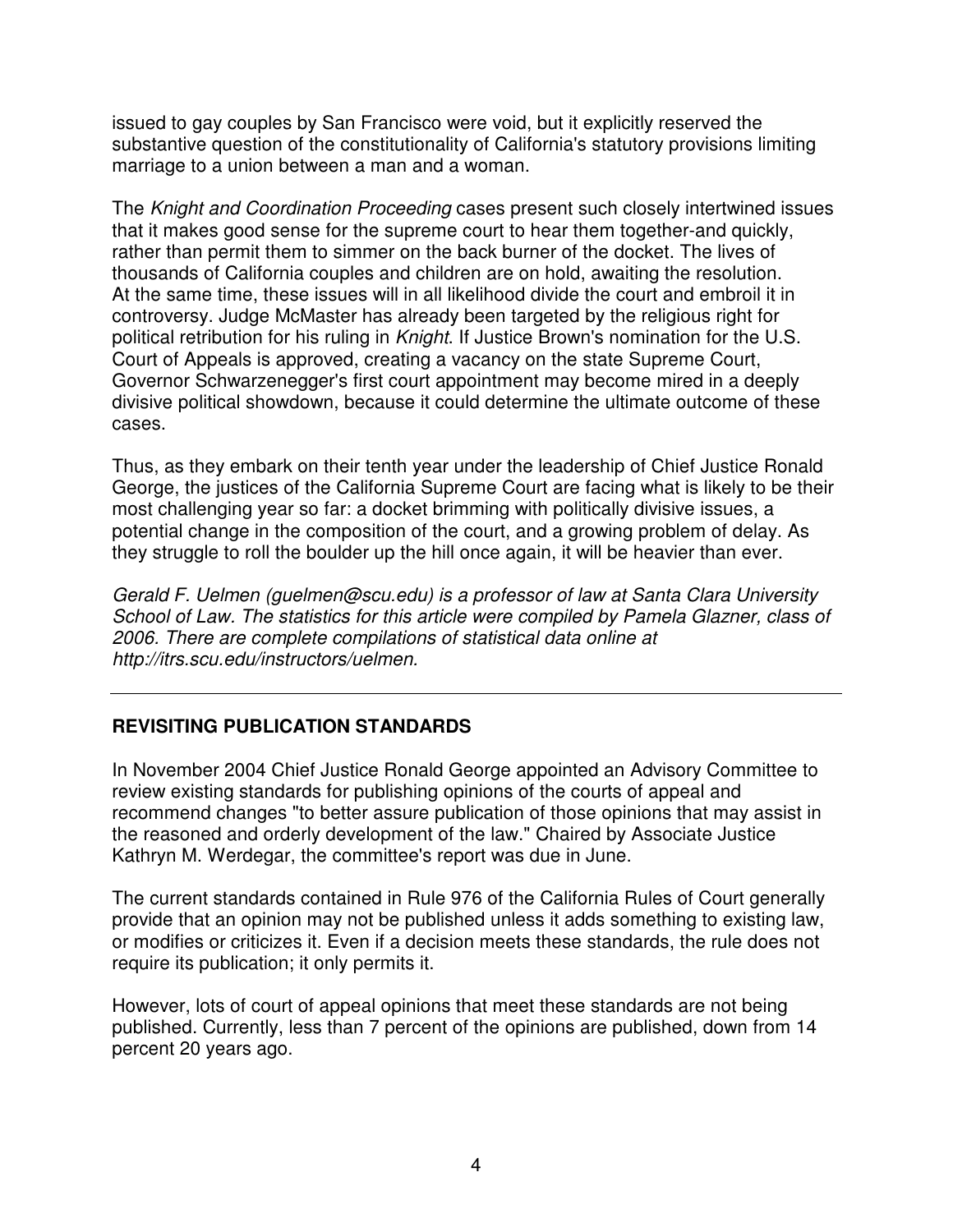There is tremendous variation in the publication rates of different divisions of the court of appeal-currently ranging for civil cases from a high of 23 percent (Division 2 of the First District) to a low of 4 percent (Division 2 of the Second District). Cases are randomly assigned to the various divisions within a district to balance the caseloads, so it is hard to explain variations within the same district by anything other than the idiosyncrasies of a particular division. Division 2 of the Second District publishes 3 percent of all of its opinions, while Division 4 down the hall publishes 12 percent.

Variations among districts may be attributable to heavier caseloads in some districts. The annual rate of written dispositions per judge-both published and unpublished currently varies from 95 in the First District, where 9 percent of all opinions are published, to 166 in the Fifth District, where 4 percent of all opinions are published. But statewide, a 20 percent increase in written dispositions per judge in the past 20 years from 109 to 130-has been matched by a 50 percent drop in the publication rate.

It's hard to resist the conclusion that some rulings are not being published in order to insulate them from further review. Although the George Court has made some progress in subjecting unpublished opinions to greater scrutiny, and even on occasion grants hearings in unpublished cases, there is still a rough correspondence between low publication rates and high affirmance rates. The divisions in the First District with the highest affirmance rates are the three with the lowest publication rates (Divisions 1, 3, and 5). Much the same pattern occurs in the Second and Fourth Districts.

An embarrassing example of an unpublished opinion escaping scrutiny was exposed this year when the U.S. Supreme Court heard the case of *Tory v. Cochran*, in which the court of appeal upheld an injunction preventing a disgruntled former client from ever speaking about attorney Johnnie Cochran. The opinion was not published, even though it clearly met the standards of Rule 976. The California Supreme Court denied review. Yet the U.S. Supreme Court found the decision important enough to merit a grant of certiorari.

Apparently, the Advisory Committee will not directly address the simmering controversy over prohibiting citation to unpublished opinions. But the lack of any clear standard defining which opinions *should* be published, leaving publication up to the discretion of each division of the courts of appeal, adds fuel to the fire. Repeal of the prohibition against citing unpublished opinions would permit those opinions to be relied on for their persuasive force, but they would not be controlling precedents that a court would have to follow. The ultimate test of whether any opinion assists in "the reasoned and orderly development of the law" is whether other courts find it persuasive.

## **THE 4-3 SPLITS**

The George Court registered the highest unanimity rate of its nine-year run this past year, with 95 unanimous opinions. Only 11 of the 127 opinions issued this year split the court 4 to 3.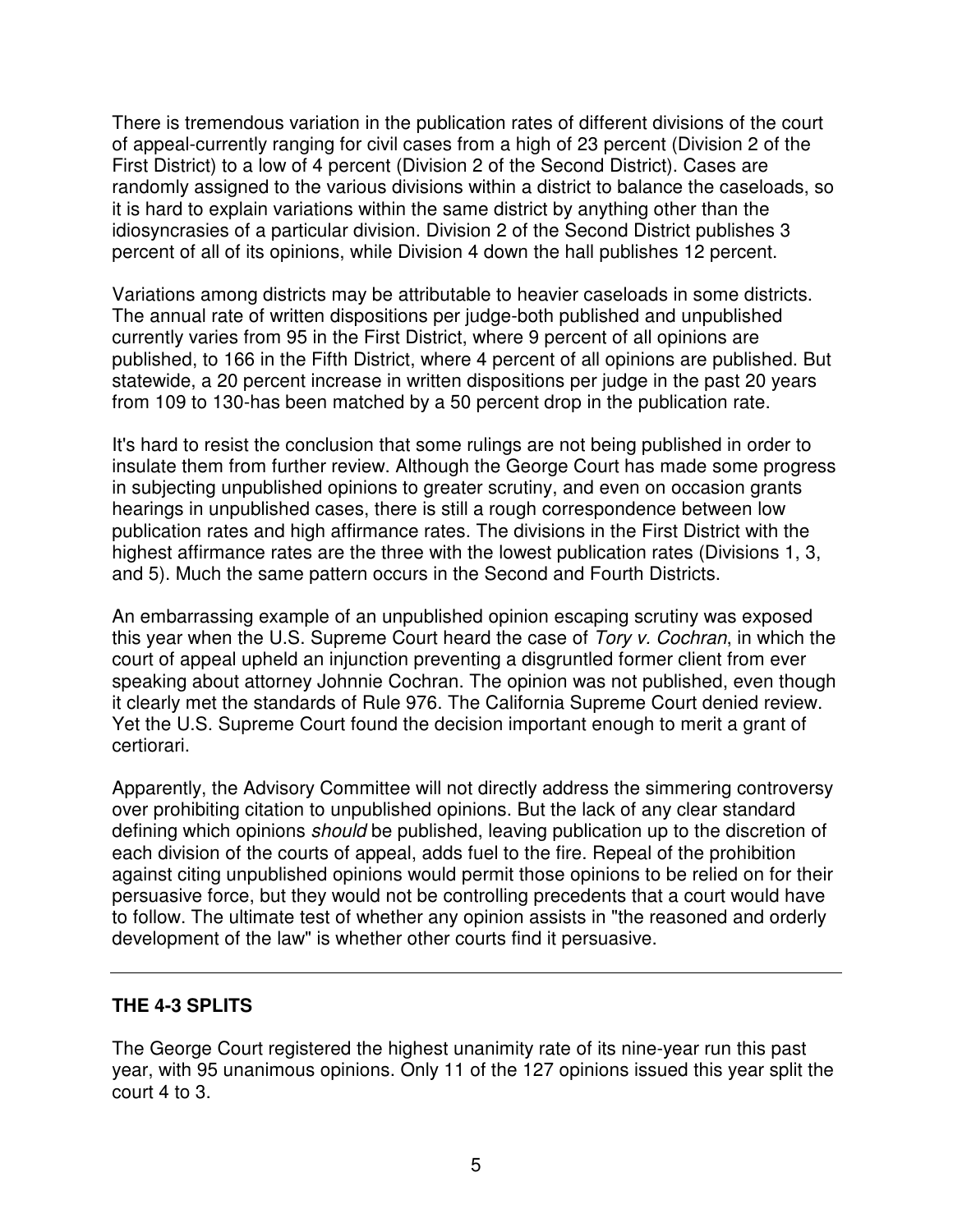Chief Justice Ronald George was in the majority of all but one of the splits. His most frequent companions were Justices Ming Chin and Carlos Moreno. Chin moved from a 92 percent rate of agreement with the Chief last year to a 96 percent rate this year. Moreno moved from a 95 percent rate to a 97 percent rate. Thus, the troika at the center of the court no longer includes Justice Kathryn Werdegar; she has been displaced by Justice Chin. This may simply mean the Chief Justice has shifted a little further to the right.

Disagreement rates were generally down across the board. The highest disagreement rates are now the 19 percent separating Justices Janice Brown and Joyce Kennard, and the 18 percent dividing Kennard and Justice Marvin Baxter. But these numbers are half of what they were just six or seven years ago.

## **A LOOK AT THE SPLITS**

### *Venegas v. County of Los Angeles*, 32 Cal. 4th 820

Does a county sheriff sued in state court for violation of civil rights under 42 U.S.C. § 1983 enjoy sovereign immunity as a state officer? **YES:** Chin, George, Baxter, Brown **NO:** Kennard, Werdegar, Moreno

### *Garawan Farming, Inc. v. Kawamura*, 33 Cal. 4th 1

Does a complaint alleging that a marketing order promulgated under the California Marketing Act that requires the state's plum growers to finance generic advertising of plums state a cause of action for violation of free speech rights under the First Amendment? **NO:** Moreno, George, Werdegar, Chin **YES:** Kennard, Brown, Ruvolo (sitting for Baxter)

### *Nolan v. City of Anaheim*, 33 Cal. 4th 335

Must an Anaheim police officer seeking full disability retirement because of fear of retribution from fellow officers for blowing the whistle on use of excessive force show that he is incapacitated from performing the usual duties of a patrol officer not only for Anaheim but also for other California law enforcement agencies? **YES:** Brown, George, Chin, Moreno Yes, but: Baxter (burden can be met by showing general psychological incapacity) **No:** Kennard, Werdegar

## *Cassim v. Allstate Ins. Co.*, 33 Cal. 4th 780

Must the calculation of attorneys fees for tort recovery under Brandt v. Superior Court (37 Cal. 3d 813 (1985)) be apportioned for the attorney's work on a separate but intertwined contract claim? **YES:** Werdegar, George, Kennard, Moreno **NO:** Baxter, Brown, Sims (sitting for Chin)